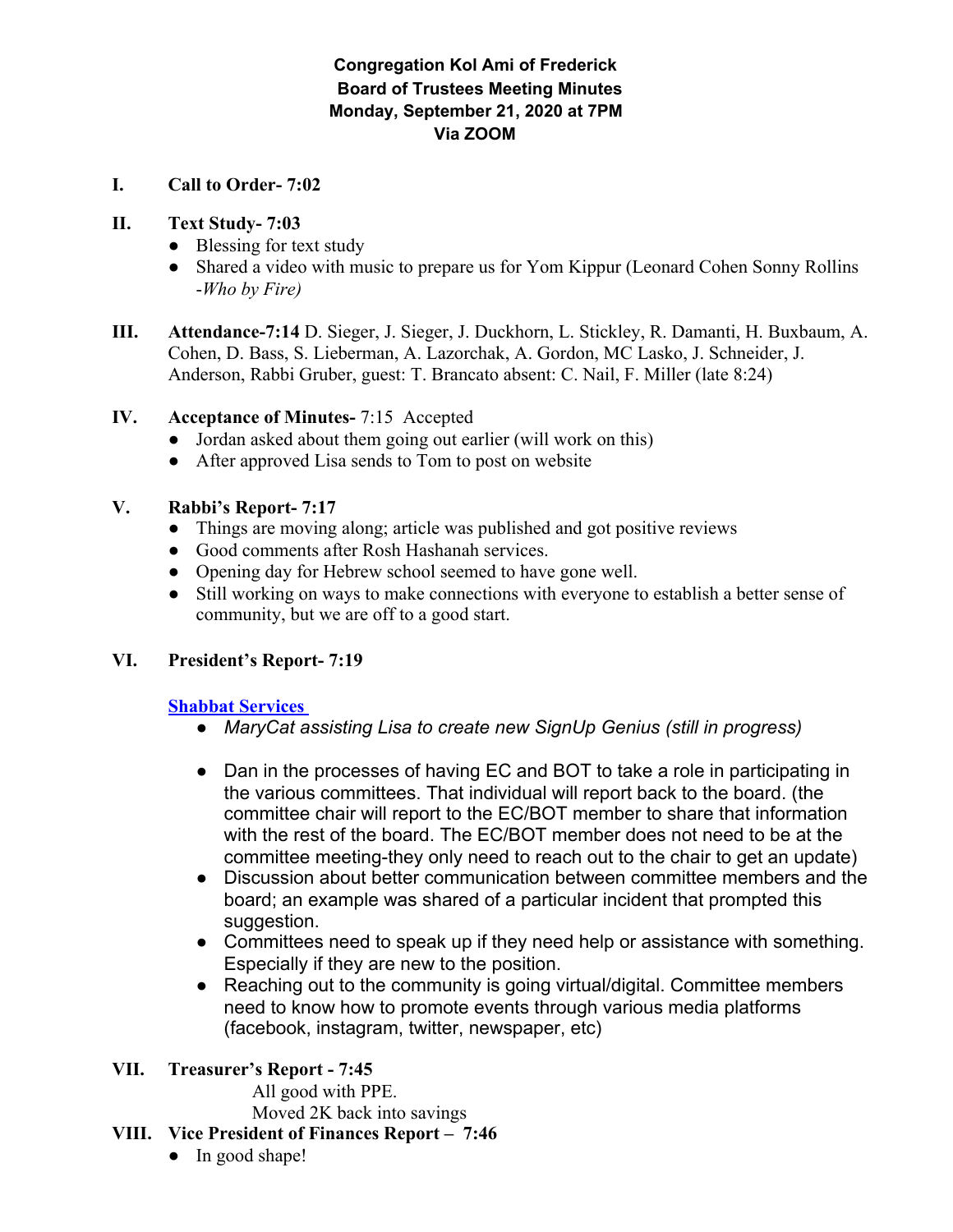## **Congregation Kol Ami of Frederick Board of Trustees Meeting Minutes Monday, September 21, 2020 at 7PM Via ZOOM**

#### **IX. Membership Updates- 7:46**

• Kinderman's only new family

# **X. School Update- 7:48**

- First day went very well, started as 1 big group then everyone went into breakout rooms. Jo visited different classes, teachers used the new program.
- Found one snafu, classes choosing their Hebrew classes for Sundays-if they choose this but they need to have an alternative date as well.
- Looking at some 8th graders to help the teachers (madrichim)
- In lieu of children's program, Jo made activity boxes that families had to register for-In the box were several different activities for kids to do that revolved around the holidays.
- Jo created a Youtube channel where kids must first sign up to view the channel, and then can view different activities, members reading stories etc.

## **XI. Old Business- 8:03**

- HH service went smoothly, kudos to Jodi, Tom and crew for their hard work!
- Suggestion to not read all of the names at YK like what was done at RH
- Compliments on the graphics during services.
- Rabbi looking for feedback on the length of services for  $HH~\sim$  Did the service run too long?
- Rabbi hopes that the community felt a sense of connection during the services.
- Slight hiccup with the blowing of the shofar; it was a technical issue only!
- Jordan complimented that our service was the only one where he saw a prayer book. He was also surprised that the Shofar was blown at RH services. And he commented that we were one of the only ones that did not use/show a Torah. Lastly he commented that it would have had more impact if the Rabbi and the Cantor would have been in the building together.
- Dan shared that in part the reason was that since we didn't know where we'd be by the end of September, and to keep it safest for everyone that services were done with Rabbi and Cantor would do their portions from their homes.
- Jordan commented that he and others were a little disappointed that the haftorah was not read in Hebrew. It was explained that nobody wanted to read the Hebrew, it was a time sensitive issue, and Rabbi added that almost nobody would understand the portion if read in Hebrew.
- Anne heard from several members (empty nesters) that they loved the RH services!

# **XII. New Business- 8:27**

- **● Returning to the UU?** Probably won't happen until next year (2021). It is cost saving.
- Amy has Hyatt's mitzvah coming up in October and does want it held at the UU.
- All agree that moving forward services should continue to be held virtually as well as in person.
- Rabbi shared some thoughts about using a projector or two as well as his laptop to make sure that everyone is included.